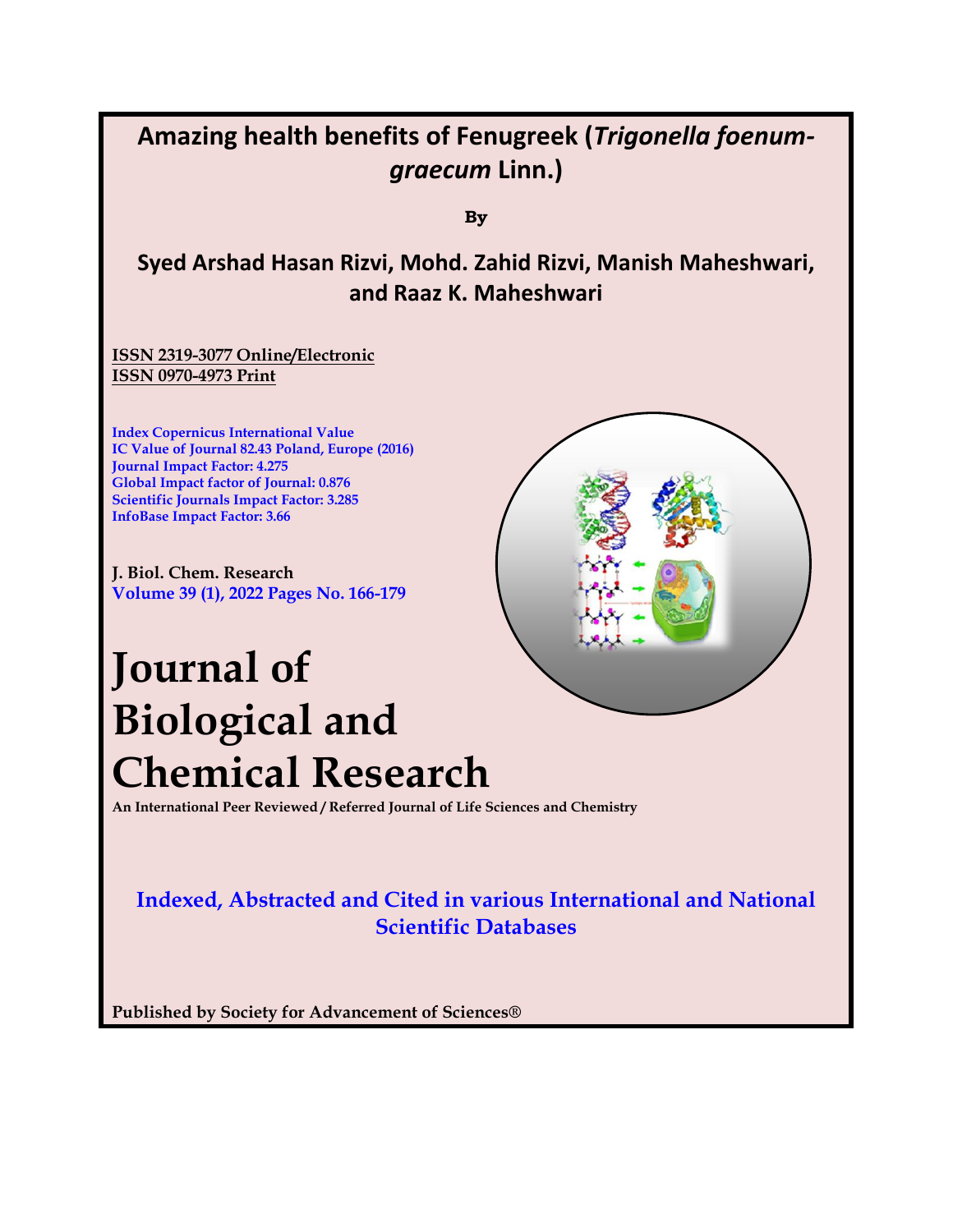## **J. Biol. Chem. Research. Vol. 39, No. 1, 166-179, 2022**

**(An International Peer Reviewed / Refereed Journal of Life Sciences and Chemistry) Ms 39/01/028/2022**

**All rights reserved ISSN 2319-3077 (Online/Electronic) ISSN 0970-4973 (Print)**





**REVIEW ARTCILE** 

**Dr. Raaz K. Maheshwari http:// [www.sasjournals.com](http://www.sasjournals.com/) http:// [www.jbcr.co.in](http://www.jbcr.co.in/) [jbiolchemres@gmail.com](mailto:jbiolchemres@gmail.com)**

**Received: 30/04/2022 Revised: 01/06/2022 Accepted: 02/06/2022 Amazing health benefits of Fenugreek (***Trigonella foenumgraecum* **Linn.)**

## **Syed Arshad Hasan Rizvi, Mohd. Zahid Rizvi, \*Manish Maheshwari, and \*\*Raaz K. Maheshwari**

**Department of Botany, Shia P.G. College, Lucknow, U.P., India \*Department of Zoology, DS College, Aligarh, Uttar Pradesh, India \*\*Department of Chemistry, SBRM Govt PG College, Nagaur, Rajasthan, India**

## **ABSTRACT**

*Fenugreek is known for its medicinal qualities such as antidiabetic, anticarcinogenic, hypocholesterolemic, antioxidant, and immunological activities. Beside its medicinal value, it is also used as a part of various food product developments as food stabilizer, adhesive, and emulsifying agent. More importantly it is used for the development of healthy and nutritious extruded and bakery product. The main chemical components of fenugreek are fibers, lavonoids, polysaccharides,saponins,fixed oils and some identified alkaloids. Mature seeds mainly contain amino acid, fatty acid,vitamins, saponins and alarge quantity of folic acid. It alsocontains disogenin, gitogenin, neogitogenin, homorientin saponaretin, neogigogenin and trigogenin. The endosperm of the seed is rich with galactomannan. The young seeds mainly contain carbohydrates. In this review paper, the potential of fenugreek for disease prevention and health improvement has been emphasized. Keywords: Diabetes; Fenugreek Lactone, Dietary fibres, Nutraceutical, Hypoglycemic and Gum extrudate.*

## **INTRODUCTION**

Fenugreek (*Trigonella foenum-graecum*) is a leguminous, herbaceous, rainfed crop included among the seed spices is about 30-60 cm tall, leaflets are about 2-2.5 cm long, flowers are 1-2 cm long, axillary, sessile and cultivated throughout the country and has been used as a spice throughout the world to enhance the sensory quality of foods.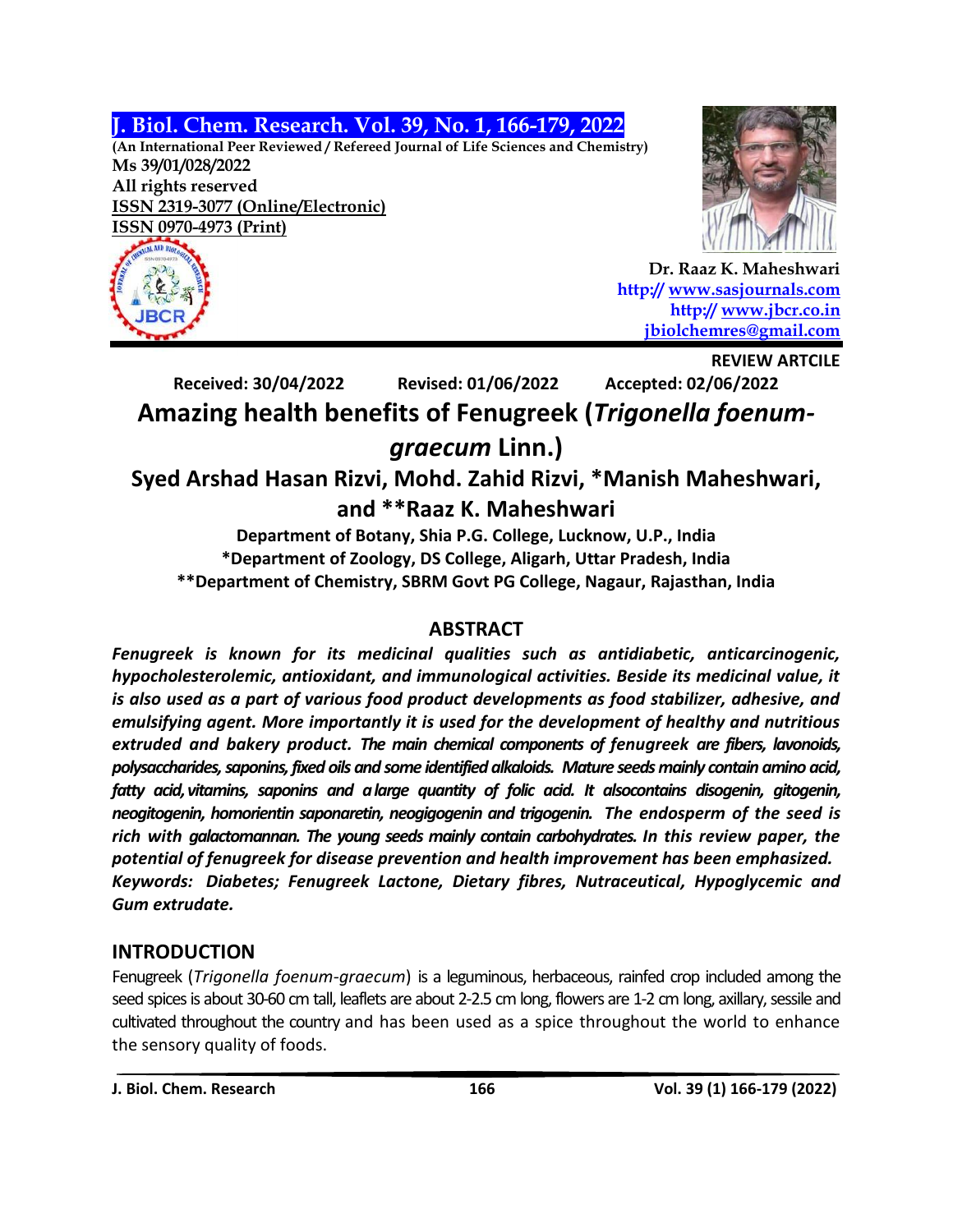Fenugreek, a short-living, self-pollinating crop, is a native to Indian subcontinent and the Eastern Mediterranean region. It belongs to Fabaceae family and is used extensively in various parts of the world as herb, food, spice, and traditional medicine. It is an annual herb with white flowers and hard, yellowish brown and angular seeds, known from ancient times, for nutritional value beside of its medicinal attributes. Fenugreek seeds are rich source of gum, fiber, alkaloid, flavonoids, saponin and volatile content. Due to its high content of fiber, fenugreek could be used as food stabilizer, adhesive and emulsifying agent to change food texture for some special purposes. The present article is aimed to review the potential applications of fenugreek as a functional food and nutraceutical. This novel [legume](https://www.sciencedirect.com/topics/agricultural-and-biological-sciences/legumes) source provides soluble fiber along with other glucose-, cholesterol-, and triglyceride-lowering compounds [Srinivasan, 2006, Mooventhan and Nivethitha, 2017, Sharma et al., 1996]. This seed spice is employed for medicinal purpose in many traditional systems as antibacterial, gastric stimulant, against anorexia, antidiabetic agent and as a galactogogue. In recent decades, several health beneficial physiological attributes of fenugreek seeds have been seen in animal studies as well as human trials. Not only therapeutic, Fenugreek also used as spices worldwide. The leaves are used as green leafy vegetables in the diet. Fenugreek seeds are bitter in taste and have been in use for over 2500 years. In different languagesithasdifferentnames,as *Fenugrec* (French), *Methi* (Hindi),*Bockshorklee* (German), *Fienogreco* (Italian), *Pazhitnik* (Russian), *Alholva* (Spanish), *Koroha* (Japanese), *Hulba* (Arabian), *Halba* (Malaya), and *K'u –Tou* (China). India is the major producer of Fenugreek and its main consumers are culinary and medicinal users. In the indigenous system, it is effective against anorexia, and as gastric stimulant. Fenugreek having antidiabetic, antifertility, anticancer, antimicrobial, antiparasitic, lactation stimulant, hypocholesterolemic influence, antioxidant potency, digestive stimulant action, and hepatoprotective effect [Sharma et al., 1986, Srinivasan, 2005, Srinivasan et al., 2004]. Among these beneficial physiological effects, the antidiabetic and hypocholesterolemic property of fenugreek, both of which are mainly attributable to the intrinsic dietary fiber constituent, possess promising nutraceutical value, have been discussed in this comprehensive review paper.



**Figure 1-4.**

#### **Phytochemistry and Pharmacology**

Plant-derived natural products have long-standing utility toward treating degenerative diseases. Fenugreek is considered as one of the oldest medicinal plants and its healthpromoting effects have been cited in Ayurveda and traditional Chinese medicine.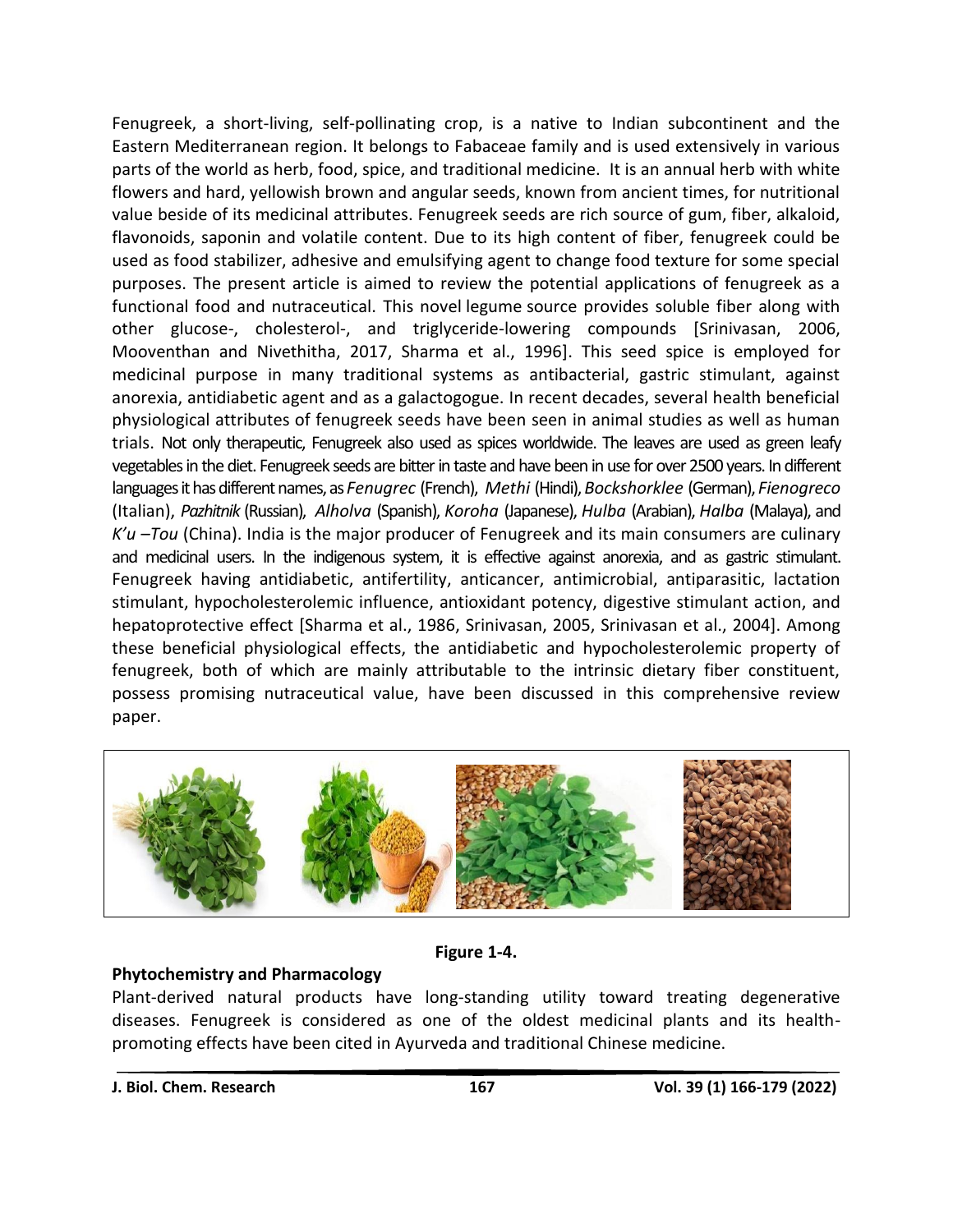In recent decades, several health beneficial physiological attributes of fenugreek seeds have been seen in animal studies as well as human trials. These include antidiabetic effect, hypocholesterolemic influence, antioxidant potency, digestive stimulant action, and hepatoprotective effect. The investigations into the chemical composition and pharmacological actions have seen a renaissance in recent years. Extensive preclinical and clinical research have outlined the pharmaceutical uses of fenugreek as antidiabetic, antihyperlipidemic, antiobesity, anticancer, anti-inflammatory, antioxidant, antifungal, antibacterial, galactogogue and for miscellaneous pharmacological effects, including improving women's health. The pharmacological actions of fenugreek are attributed to diverse array of phytoconstituents. The phytochemical analysis reveals the presence of steroids, alkaloids, saponins, polyphenols, flavonoids, lipids, carbohydrates, amino acids, and hydrocarbons. It is also used for conditions that affect heart health such as "hardening of the arteries" (atherosclerosis) and for high blood levels of certain fats including cholesterol and triglycerides. Fenugreek is used for kidney ailments, a vitamin deficiency disease called beriberi, mouth ulcers, boils, bronchitis, infection of the tissues beneath the surface of the skin (cellulitis), tuberculosis, chronic coughs, chapped lips, baldness, cancer, Parkinson's disease, and exercise performance. Fenugreek has been associated with increased testosterone levels and enhanced sexual function in middle age men with androgen deficiency symptoms, as well as with a reduced severity of both menopausal symptoms and dysmenorrhea, including menstrual pain, fatigue, headache, nausea, and lack of energy. These hormone-regulating actions, equally beneficial for both men and women, are attributed to a high content of phytoestrogens (stearic acid, palmitic acid, and beta-sitosterol) and steroidal saponins (diosgenin, tigogenin, neotigogenin, and yamogenin). The presence of phytomenadione (a vitamin K derivative that aids coagulation), as well as alkaloids, aminoacids (such as lysine), also contributes to the galactagogue, hypoglycemic, and hormone balancing properties of fenugreek. Additionally, fenugreek's omega-3 fatty acids and dietary fiber, as well as a water-soluble polysaccharide called galactomannan (Fig 5a), are thought to contribute with the beneficial effects of fenugreek on metabolic functions. Galactomannan has been shown to help regulate digestive enzymes, also inhibiting the absorption of glucose in the gastrointestinal tract. Fenugreek seeds contain no essential oil and their characteristic scent and flavor are due to the presence of fenugreek lactone (sotolone Fig. 5b), an extremely powerful odorant agent [Singhal and Glatzel, 1968, Venkata et al., Wani and Kumar et al., 2018].





**Figure 5a. Galactomannan structure. Figure 5b. Structure of Fenugreek Lactone.**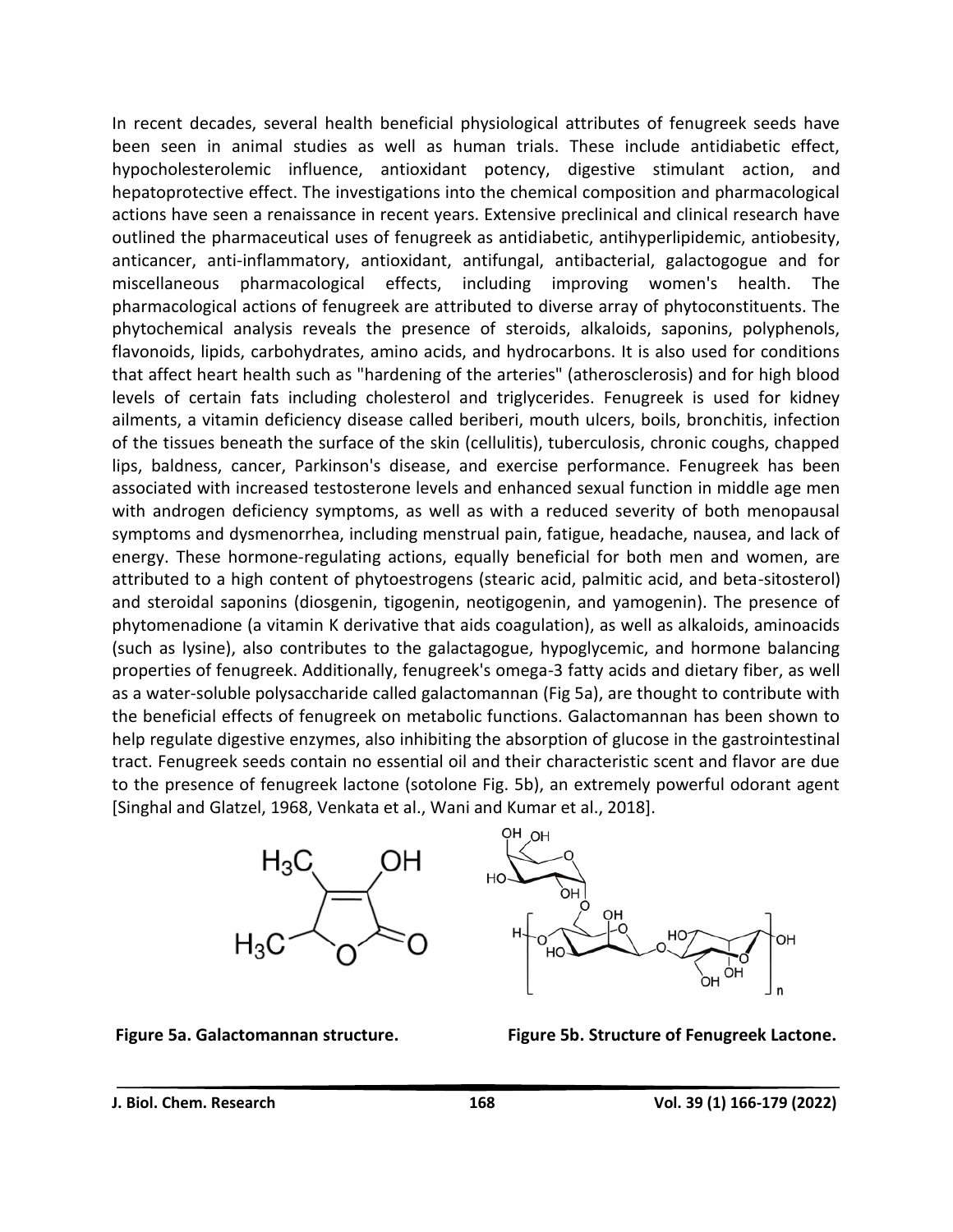

Fenugreek contains a number of chemical constituents including steroidal [sapogenins.](https://www.sciencedirect.com/topics/agricultural-and-biological-sciences/sapogenin) [Diosgenin](https://www.sciencedirect.com/topics/agricultural-and-biological-sciences/diosgenin) component has been found in the oily embryo of fenugreek. There are two furastanol [glycosides,](https://www.sciencedirect.com/topics/agricultural-and-biological-sciences/glycosides) F-ring opened precursors of diosgenin that have been reported in fenugreek also as hederagin glycosides. Alkaloids such as trigocoumarin, nicotinic acid, trimethyl [coumarin](https://www.sciencedirect.com/topics/agricultural-and-biological-sciences/coumarin) and trigonelline are present in stem. The mucilage is a standing out constituent of the seeds. There is about 28% mucilage; a volatile oil; 2 alkaloids such as trigonelline and Choline, 5% of a stronger-smelling, bitter fixed oil, 22% proteins and a yellow coloring substance are present in stem. Fenugreek contains 23–26% protein, 6–7% fat and 58% carbohydrates of which about 25% is dietary fiber. Fenugreek is also a rich source of iron, containing 33 mg/100 g dry weight [Basch et al., 2003, Blank et al., 1997, Bukhari et al., 2008, Chang et al., 2011, Chatterjee et al., 2010].

The leaves contain seven [saponins,](https://www.sciencedirect.com/topics/agricultural-and-biological-sciences/saponin) known as graecunins. These compounds are glycosides of diosgenin. Leaves contain about 86.1% moisture, 4.4% protein, 0.9% fat, 1.5% minerals, 1.1% fiber, and 6% carbohydrates. The mineral and vitamins present in leaves include calcium, zinc iron, phosphorous, [riboflavin,](https://www.sciencedirect.com/topics/agricultural-and-biological-sciences/riboflavin) [carotene,](https://www.sciencedirect.com/topics/agricultural-and-biological-sciences/carotene) [thiamine,](https://www.sciencedirect.com/topics/agricultural-and-biological-sciences/thiamine) [niacin](https://www.sciencedirect.com/topics/agricultural-and-biological-sciences/niacin) and vitamin C. It has been found that fresh leaves of fenugreek contain [ascorbic acid](https://www.sciencedirect.com/topics/agricultural-and-biological-sciences/ascorbic-acid) of about 220.97 mg per 100 g of leaves and βcarotene is present about 19 mg/100 g.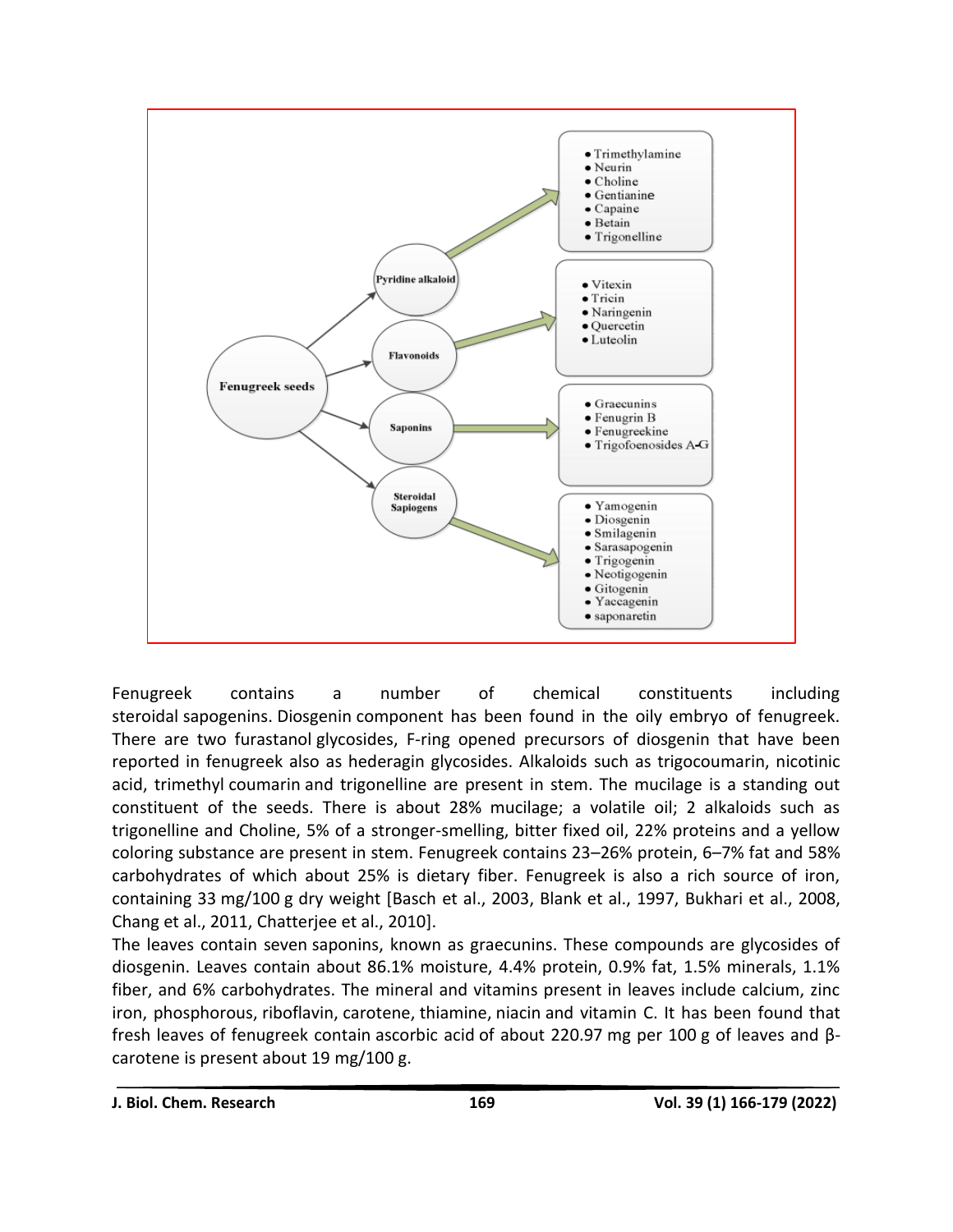On the other side, it was reported that 84.94 % and 83.79 % ascorbic acid were reduced in sun and oven-dried fenugreek leaves respectively. Fresh leaves are used as vegetables in the diets. It was found that there was a better retention of nutrients in the leaves of fenugreek. Fenugreek is known for its pleasantly bitter, slightly sweet seeds. The seeds are available in any form whether whole or ground form is used to flavor many foods mostly curry powders, teas and spice blend. Fenugreek seed has a central hard and yellow embryo which is surrounded by a corneous and comparatively large layer of white and semi-transparent [endosperm.](https://www.sciencedirect.com/topics/agricultural-and-biological-sciences/endosperm) The chemical composition of fenugreek (such as seeds, husk and cotyledons) showed that endosperm had the highest  $(4.63 g/100 g)$  saponin and  $(43.8 g/100 g)$  protein content. As against this, husk contains higher total polyphenols. The seeds of fenugreek contain about 0.1– 0.9 % of diosgenin and are extracted commercially. The [plant tissue cultures](https://www.sciencedirect.com/topics/agricultural-and-biological-sciences/plant-tissue-culture) from seeds of fenugreek when grown under optimal conditions have been found to produce as much as 2 % diosgenin with smaller amounts of trigogenin and gitongenin [Chauhan et al., 2010, Im and Maliakel, 2008].



#### **Chemical structures of (1) [Diosgenin](https://www.sciencedirect.com/topics/agricultural-and-biological-sciences/diosgenin) (2) Rhaponticin and (3) [Isovitexin](https://www.sciencedirect.com/topics/agricultural-and-biological-sciences/isovitexin) (Volatile contents)**

Seeds also contain the saponin (fenugrin B). Fenugreek seeds have been found to contain several coumarin compounds as well as a number of alkaloids (e.g., trigonelline, gentianine, carpaine). The large amount of trigonelline is degraded to nicotinic acid and related pyridines during roasting. The major [bioactive compounds](https://www.sciencedirect.com/topics/agricultural-and-biological-sciences/bioactive-compound) in fenugreek seeds are believed to be polyphenol compounds, such as rhaponticin and [isovitexin.](https://www.sciencedirect.com/topics/agricultural-and-biological-sciences/isovitexin) Small amount of volatile oils and fixed oil has been found in fenugreek seeds have found the odor active compounds based on the fenugreek aroma detection with the help of Gas Chromatograph and these includes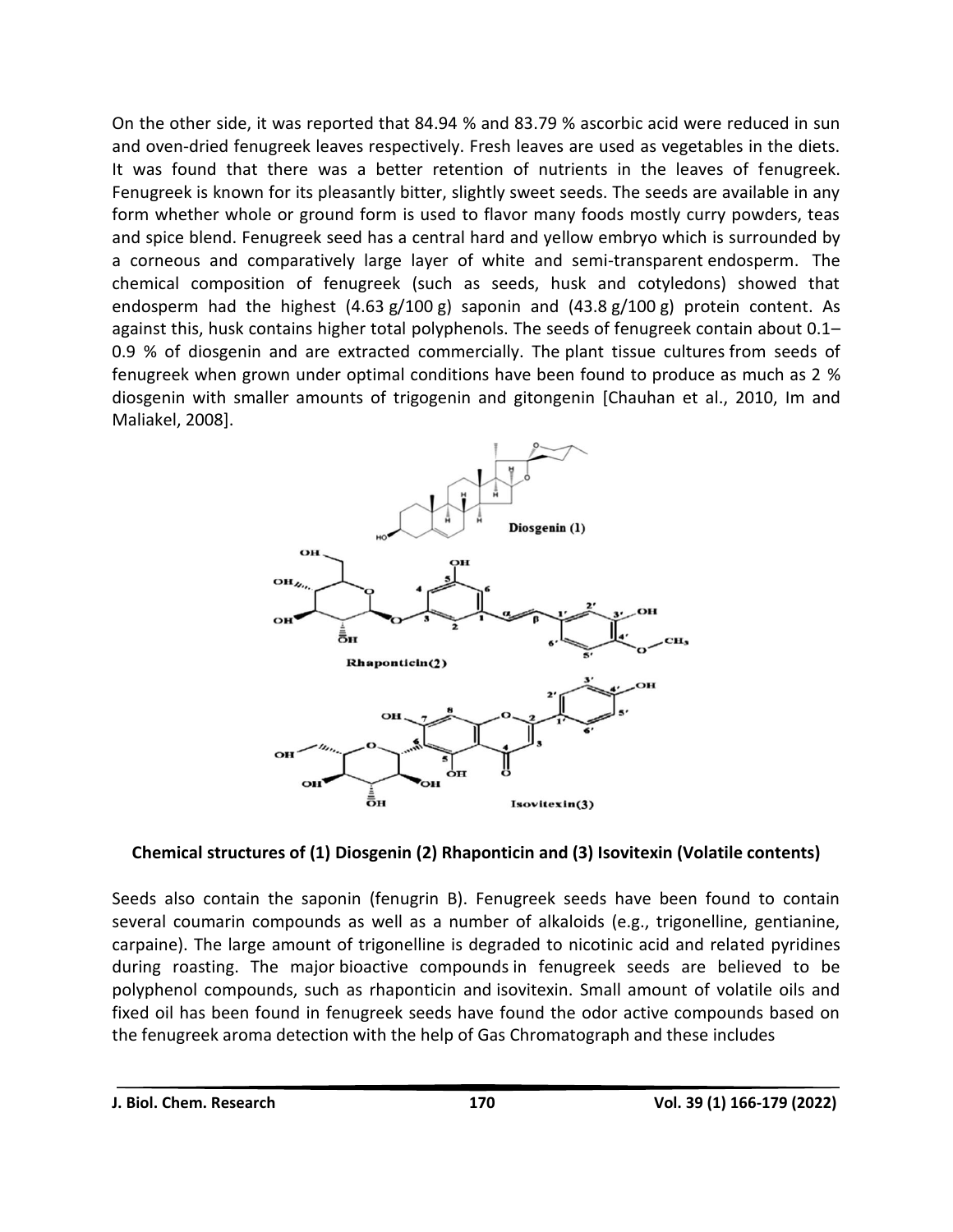the [olfactometry](https://www.sciencedirect.com/topics/agricultural-and-biological-sciences/olfactometry) diacetyl, 1-Octene-3-one, sotolon, acetic acid; 3-Isobutyl-2-methoxypyrazine, butanoic acid, isovaleric acid, 3-isopropyl-2-methoxypyrazine, [caproic acid,](https://www.sciencedirect.com/topics/agricultural-and-biological-sciences/hexanoic-acid) [eugenol,](https://www.sciencedirect.com/topics/agricultural-and-biological-sciences/eugenol) 3-Amino-4,5-dimethyl-3, [linalool,](https://www.sciencedirect.com/topics/agricultural-and-biological-sciences/linalool) (Z)-1,5-Octadiene-3-one, 4-dihydro-2(5H)-Furanone with characteristic aroma of buttery like, roasty/earthy, metallic, pungent, paprika like, sweaty/rancid, flowery, musty, spicy respectively. Out of all these volatile compounds, sotolon was reported to be found most predominantly in (5s)-enantiomeric form (95%) in fenugreek. A study was conducted on sweat of human after fenugreek ingestion and it has been concluded that compounds responsible for the strong maple-syrup odor present in sweat after fenugreek ingestion are due to the following components including the following: pinene; 3-octen-2-one, 2,5-dimethylpyrazine, β-; [camphor;](https://www.sciencedirect.com/topics/agricultural-and-biological-sciences/camphor) terpinen-4-ol; 4-isopropyl-benzaldehyde; neryl acetate and β-caryophyllene but it was observed that 2,5-dimethylpyrazine to be a major component responsible for sweat odor contributing compound [Meghwal and Goswami, 2012].

#### **Use of Fenugreek in Day to day life**

Methi seeds are a great [remedy for diabetics.](https://www.herzindagi.com/diary/if-you-are-having-diabetes-these-are-the-best-foods-for-you-article-57640) Methi helps in controlling the blood sugar level. The amino acid compounds in fenugreek seeds increase insulin secretion in the pancreas which helps in lowering the blood sugar level in the body. Consumption of fenugreek helps in treating kidney stones. Methi seeds help in improving kidney health. Drinking methi water will keep you full for long. [Methi is packed with fiber](https://www.herzindagi.com/diet-nutrition/surprising-health-benefits-of-fenugreek-methi-leaves-seeds-article-68083) which gives you a feeling of fullness. This helps you manage your weight. When you feel full, you don't eat many calories and also prevents you from bingeing on unhealthy snacks. It also prevents bloating. Fenugreek seeds have nutrients that help in hair growth. Consuming fenugreek water will [promote hair growth,](https://www.herzindagi.com/diet-nutrition/prevent-hair-loss-eat-green-beans-carrots-oats-eggs-avoid-these-mistakes-too-article-141121) improve hair volume and keep hair problems such as dandruff, roughness at bay. Fenugreek or methi water helps in flushing out the harmful toxins from your body and it helps in improving your bowel movement. It helps you fight against digestive problems. It prevents constipation, indigestion among other digestion problems [Passano, 1995 and Snehlata and Paya, 2012]. Methi is immensely useful for your skin and hair too. Fenugreek is taken for digestive problems such as loss of appetite, upset [stomach,](https://www.rxlist.com/script/main/art.asp?articlekey=5560) [constipation,](https://www.rxlist.com/script/main/art.asp?articlekey=2829) [inflammation](https://www.rxlist.com/script/main/art.asp?articlekey=3979) of the stomach [\(gastritis\)](https://www.rxlist.com/script/main/art.asp?articlekey=3551). Fenugreek is also used for painful [menstruation,](https://www.rxlist.com/script/main/art.asp?articlekey=4355) [polycystic ovary syndrome,](https://www.rxlist.com/script/main/art.asp?articlekey=4981) and [obesity.](https://www.rxlist.com/script/main/art.asp?articlekey=4607) Some men use fenugreek for [hernia,](https://www.rxlist.com/hernia/drugs-condition.htm) [erectile dysfunction](https://www.rxlist.com/script/main/art.asp?articlekey=3298) , [male](https://www.rxlist.com/script/main/art.asp?articlekey=4257) [infertility,](https://www.rxlist.com/script/main/art.asp?articlekey=3977) and other male problems. Both men and women use fenugreek to improve sexual interest. Fenugreek is used for a variety of purposes. Fenugreek seed extract is the principal flavoring ingredient of simulated [maple](https://www.sciencedirect.com/topics/agricultural-and-biological-sciences/maple-syrup)  [syrup.](https://www.sciencedirect.com/topics/agricultural-and-biological-sciences/maple-syrup) It is also used as a tobacco-flavoring ingredient, hydrolyzed [vegetable protein](https://www.sciencedirect.com/topics/agricultural-and-biological-sciences/vegetable-protein) flavor, perfume base, and a source of steroid [sapogenin](https://www.sciencedirect.com/topics/agricultural-and-biological-sciences/sapogenin) in drug manufacturing industries. The leaves are commonly consumed as a vegetable [Ghosh et al., 2015, Akbari et al., 2012]. Currently, there is not enough conclusive evidence to fully support the use of fenugreek for any medical purpose. However, people have been using fenugreek in varying forms for hundreds or potentially thousands of years to treat a very wide range of conditions, such as: digestive problems, including [constipation,](https://www.medicalnewstoday.com/articles/150322.php) loss of appetite, and gastritis; breast milk production and flow; diabetes; low [testosterone](https://www.medicalnewstoday.com/articles/276013.php) or libido; painful menstruation; [menopause;](https://www.medicalnewstoday.com/articles/155651.php) [arthritis;](https://www.medicalnewstoday.com/articles/7621.php) high blood pressure; obesity; breathing problems; [boils;](https://www.medicalnewstoday.com/articles/185421.php) low exercise ;performance; ulcers; open wounds; muscle pain; [migraines](https://www.medicalnewstoday.com/articles/148373.php) and [headaches;](https://www.medicalnewstoday.com/articles/73936.php) childbirth pains;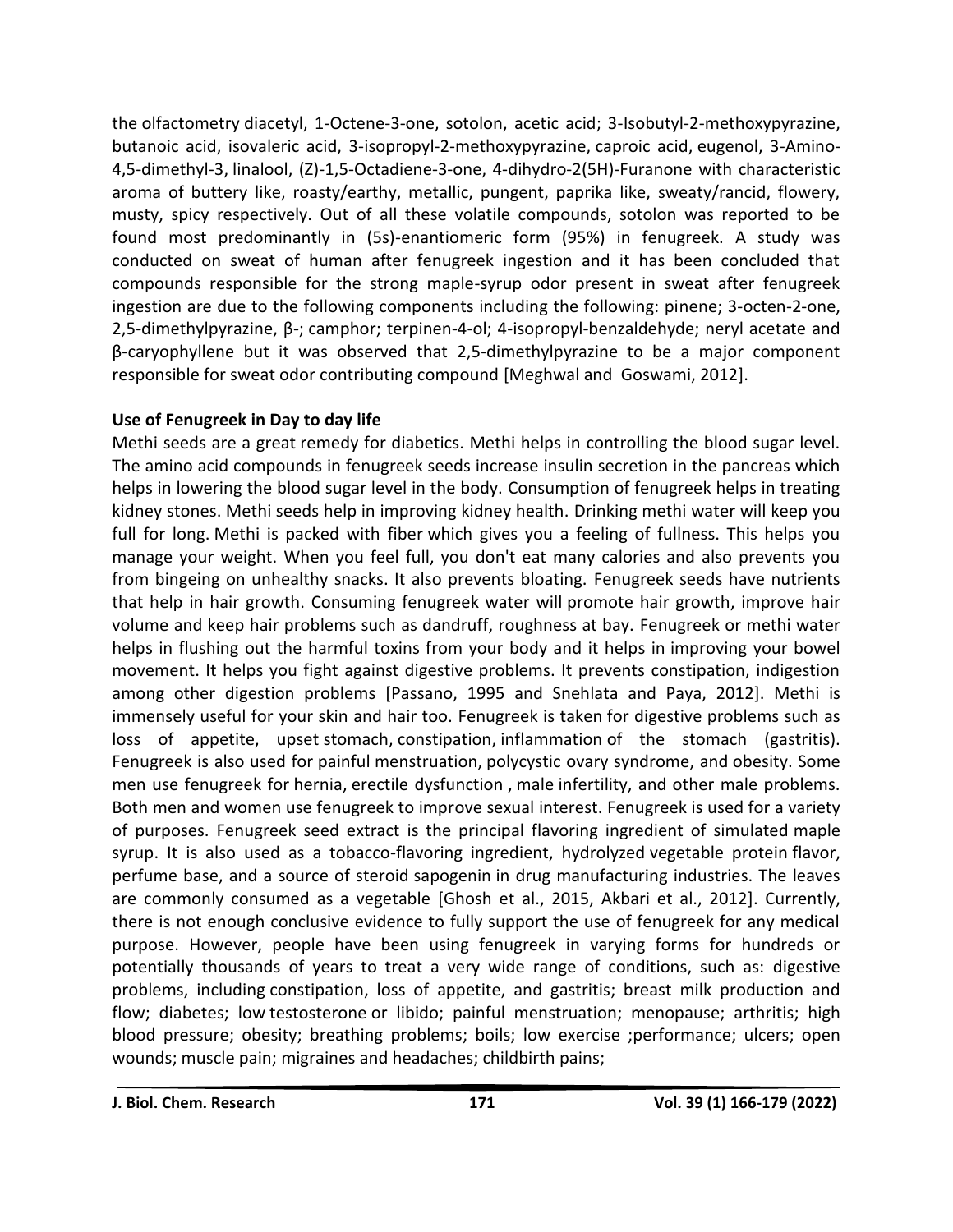Of all the reported health benefits of fenugreek, only a few have been substantially backed by scientific evidence. Among other benefits, some research suggests that fenugreek may: Quite a few studies in animals have shown that at least four compounds in fenugreek have anti-diabetic properties. They primarily: reduce intestinal glucose absorption; delay gastric emptying; improve [insulin](https://www.medicalnewstoday.com/info/diabetes/whatisinsulin.php) sensitivity and action; reduce concentrations of lipid-binding protein. Fenugreek may help stimulate breast milk production and ease the flow. Practitioners of traditional Asian medicine have long recommended fenugreek for this purpose. Fenugreek may suppress the appetite and increase feelings of fullness, which could help reduce overeating and lead to weight loss. Fenugreek may help increase low testosterone and sperm levels. Fenugreek may help regulate cholesterol levels and improve [blood pressure,](https://www.medicalnewstoday.com/articles/270644.php) which can reduce the risk of developing heart conditions and improve heart health. Fenugreek has long been used for pain relief in traditional systems of medicine. Researchers think that compounds called alkaloids in the herb help block sensory receptors that allow the brain to perceive pain [Khorshidian et al., 2016].

#### **Traditional uses**

The medicinal value of fenugreek seeds is mentioned in Ayurvedic texts as well as in Greek and Latin pharmacopoeia. The Ayurvedic texts praise this herb for its power as an aphrodisiac, but modern vaidyas seem to be using it more for digestive and respiratory problems stemming from an excess of kaph (phlegm) and vat (wind). In ancient Egypt, methi was used to ease [childbirth](https://www.sciencedirect.com/topics/agricultural-and-biological-sciences/childbirth) and to increase milk flow, and modern Egyptian women are still using it today to relieve menstrual cramps, as well as making hilba tea out of it to ease other kinds of abdominal pain. The Chinese call it hu lu ba, and also use it for treating abdominal pain. Though this cool season crop is grown in most corners of the world, its uses and people's awareness of its value vary considerably. In India, fresh methi ka saag (the stems and leaves of the plant) is very commonly cooked as a winter vegetable, and the seeds are used year-round as a flavoring agent for various dishes. The seeds are also eaten raw as sprouts and used medicinally. In Egypt and Ethiopia, methi is used in baking bread, and the Swiss use it for flavoring cheese. In the USA, it is mainly used to make spice blends for soups and stews [Naidu et al., 2011]. The herb of fenugreek has been used for centuries as a cooking spice in European countries and it remains a popular ingredient in curry powders, pickles and spice mixtures in India Pakistan, Bangladesh and other Asian countries. Fenugreek has been used in the folk medicines for the treatment of cellulitis, boils, and tuberculosis. Fenugreek remained a key ingredient in a 19th century patent medicine for dysmenorrheal and postmenopausal symptoms. It also has been recommended for the promotion of lactation. The seeds of fenugreek have been used as an orally as insulin substitute for reduction in [blood glucose,](https://www.sciencedirect.com/topics/agricultural-and-biological-sciences/blood-glucose) and the extracts from seed have been reported to lower blood glucose levels. The maple aroma and flavor of fenugreek have led to its use in imitation [maple syrup](https://www.sciencedirect.com/topics/agricultural-and-biological-sciences/maple-syrup) [Youssef et al., 2009].

#### **Fenugreek usage in bakery and extruded products**

The interaction of fenugreek protein with the food constituents determines its ability to stabilize and emulsify the food constituents.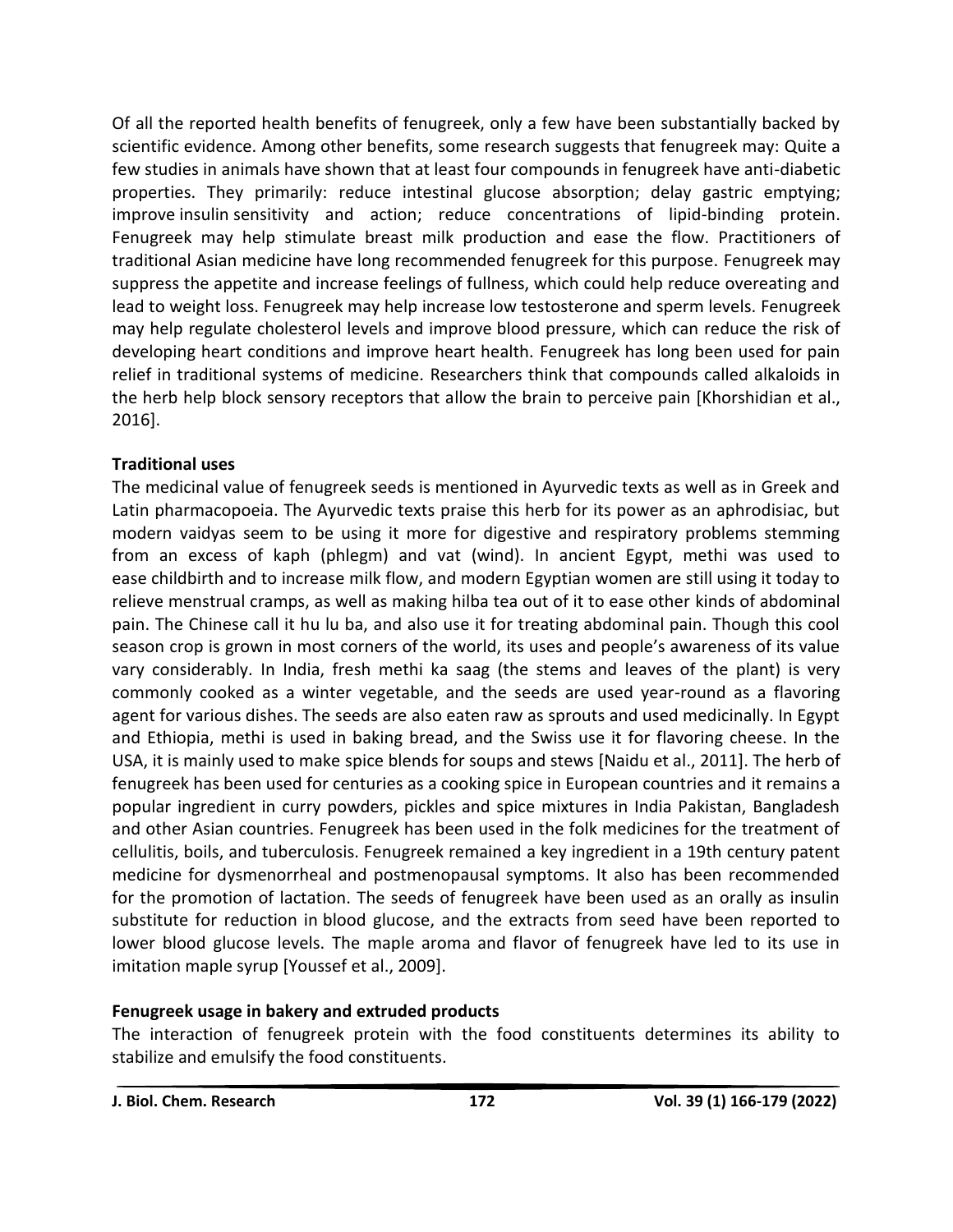The effect of fenugreek gum on solubility and emulsifying properties of [soy protein isolate](https://www.sciencedirect.com/topics/agricultural-and-biological-sciences/soy-protein-isolate) has been evaluated and reported that the emulsifying activity of soy protein isolate with fenugreek gum was four times higher than that of soy protein isolate with fenugreek gum or fenugreek gum alone and the results were to those of [bovine serum albumin.](https://www.sciencedirect.com/topics/agricultural-and-biological-sciences/bovine-serum-albumin) The emulsifying stability of soy protein isolate with fenugreek gum dispersions was respectively three times higher than that of soy protein isolate with fenugreek gum and bovine serum albumin. Emulsifying properties and solubility of soy protein isolate with fenugreek gum dispersions were also stable over wide ranges of high temperature, pH and ionic strength. Fenugreek contains higher dietary fiber content which acts as probiotic in functional food. The soluble fiber of fenugreek acts as an excellent substrate for fermentation done by the microorganisms in the [large intestine.](https://www.sciencedirect.com/topics/agricultural-and-biological-sciences/large-intestine) The dietary fiber of fenugreek has potential for widespread use in the food industry because its [galactomannan](https://www.sciencedirect.com/topics/agricultural-and-biological-sciences/galactomannan) composition has emulsifying and stabilizing properties. Flour supplemented with a percentage of 8% and 10% of fenugreek dietary fiber has been used in the production of [baked goods](https://www.sciencedirect.com/topics/agricultural-and-biological-sciences/baked-goods) such as bread, pizza, muffins, and cakes. This application of fenugreek to flour allows for the production of functional foods that may be widely acceptable to consumers observing [western diets.](https://www.sciencedirect.com/topics/agricultural-and-biological-sciences/western-diets) Fenugreek paste, locally termed as "Cemen" is a popular food in Turkey which is prepared from ground fenugreek seeds. Crushed fenugreek seed or coarse fenugreek powder is used to make ball for making clarified butter. Adding fenugreek fiber to refined flours helps to fortify with a balance of soluble and insoluble fiber. Flour fortified with 8–10% fenugreek fiber has been used to prepare bakery foods such as pizza, bread, muffins, and cakes with acceptable [sensory properties.](https://www.sciencedirect.com/topics/agricultural-and-biological-sciences/sensory-properties) Fenugreek seed husk is a rich source of dietary fiber and several important minerals. This fiber-rich functional ingredient can be incorporated in the manufacture of high-fiber muffins. The fiber-rich muffins possessed good volume, soft texture and medium-fine grain with twice the amount of DF incorporated fenugreek in bread and demonstrated that fenugreek in food helps in reduction of blood sugar but due to its bitterness and strong odor its use is restricted. They did not find significant variation in color, texture, proximate composition, firmness, and flavor intensity between the wheat and fenugreek bread, but level of glucose and insulin was found to be lower in the fenugreek bread. Fenugreek's functional property of reducing insulin resistance was maintained in the bread. Therefore, it is evident from this study that fenugreek can be incorporated in baked products in acceptable limit which will reduce insulin resistance and treat diabetic patients as well. Fenugreek flour has been incorporated up to a 10% level in the formulation of biscuits without affecting their overall quality. The physical, sensory and nutritional characteristics generally revealed that biscuits containing 10% germinated fenugreek flour were the best among all the composite fenugreek flour biscuits. Hence, development and utilization of such functional foods will not only improve the nutritional status of the general population but also helps those suffering from degenerative diseases. In a study incorporation of fenugreek flour up to 10% level has been used in the formulation of biscuits [El Nasri and El Tinay, 2007, Srinivasan, 2006, Shang, 1998]. Baking quality, color attributes and organoleptic evaluation revealed that wheat flour can be replaced using 10% Soaked Fenugreek and 20% Germinated Fenugreek flours to produce acceptable and high nutritional value biscuits.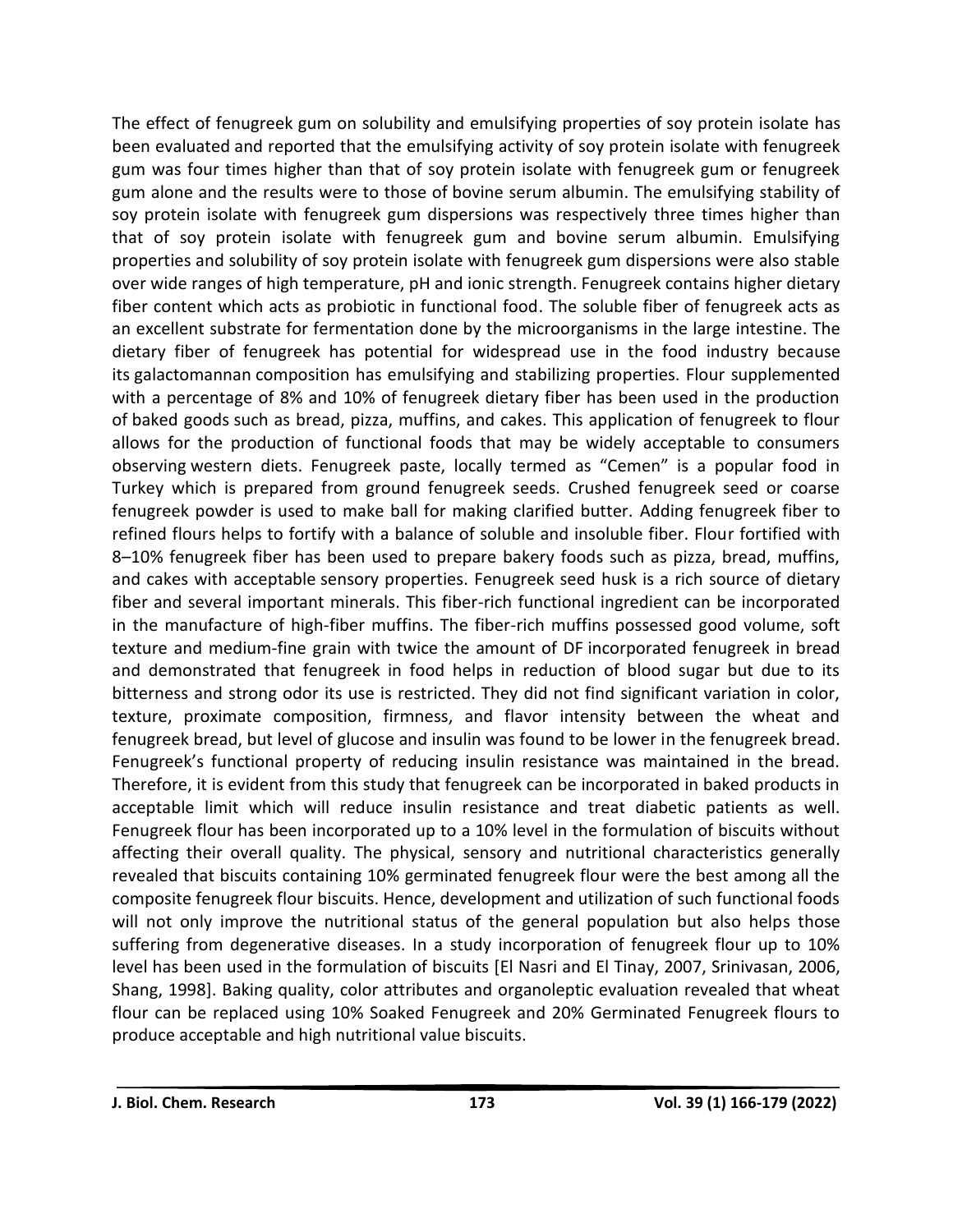The study confirmed that fenugreek seed (raw, soaked and germinated) significantly reduced total lipids, serum total cholesterol, and LDL-cholesterol but non-significant changes in [triglycerides](https://www.sciencedirect.com/topics/agricultural-and-biological-sciences/triglyceride) and serum HDL-cholesterol were observed. It can be recommended that fenugreek may be used for lipid lowering purposes. Supplementation of basal diets with fenugreek leaves, seeds (dry and germinated) and wheat flour supplemented with germinated fenugreek powder at 5–10% levels increased the total proteins, fibers, iron, zinc, calcium, vitamin  $B_2$ , [carotene,](https://www.sciencedirect.com/topics/agricultural-and-biological-sciences/carotene) [vitamin E](https://www.sciencedirect.com/topics/agricultural-and-biological-sciences/vitamin-e) and vitamin C contents. These dietary supplements also improve the blood picture of anemic rats so they have nutritive and restorative properties. The daily use of fenugreek products as a dietary supplement is proved to be safe and healthy. Therefore, this study recommends that intake of fenugreek products may be beneficial for patients who suffer from iron deficiency anemia owing to their nutritive and restorative values. In the same way 10% germinated fenugreek seed flour has been incorporated into the wheat based biscuits formula resulted in improving their chemical and nutritional quality and additionally also complimented the deficiency of lysine, [isoleucine,](https://www.sciencedirect.com/topics/agricultural-and-biological-sciences/isoleucine) [leucine,](https://www.sciencedirect.com/topics/agricultural-and-biological-sciences/leucine) [threonine](https://www.sciencedirect.com/topics/agricultural-and-biological-sciences/threonine) and [valine,](https://www.sciencedirect.com/topics/agricultural-and-biological-sciences/valine) and hence neutralizes the amino acid imbalance. Fenugreek seed flour and fenugreek leave powder have been used for the development of extruded snacks. In a study a mixture of about 1.78% fenugreek seed flour and 0.66% fenugreek leave powder with the base material was found to have high preference levels for parameters of physical, functional and color and could be extruded with acceptable quality characteristics.

The effects of fenugreek flour and debittered fenugreek [polysaccharide](https://www.sciencedirect.com/topics/agricultural-and-biological-sciences/polysaccharides) inclusion on the physical and sensory quality characteristics, and [glycemic index](https://www.sciencedirect.com/topics/agricultural-and-biological-sciences/glycemic-index) (GI) of chickpea–rice based extruded products were studied. Due to the distinct bitter taste, inclusion of fenugreek flour was not acceptable at levels more than 2% in extruded chickpea based products. Addition of fenugreek polysaccharide resulted in slight reduction in radial expansion, while longitudinal expansion increased. Water absorption index increased while water solubility index decreased compared to the control. The mean scores of [sensory evaluation](https://www.sciencedirect.com/topics/agricultural-and-biological-sciences/sensory-evaluation) indicated that all products containing fenugreek polysaccharide up to 15% were within the acceptable range. There were no significant differences between products containing 5–15% fenugreek polysaccharide in their color, flavor, texture and overall quality. Fenugreek, in the form of debittered polysaccharide could be incorporated up to a level of 15% in a chickpea–rice blend to develop snack products of acceptable physical and sensory properties with low GI. In another study fenugreek gum was extruded in a twin-screw [extruder](https://www.sciencedirect.com/topics/agricultural-and-biological-sciences/extruders) without an exit die to minimize a decrease in molecular weight of fenugreek gum during extrusion process. Both the steady and dynamic shear rheological tests revealed that extrusion process did not substantially influence the steady and dynamic shear properties of the gum. The power law model was applied to describe the flow behavior of the extruded gum solutions. The extrusion modified fenugreek gum solutions exhibited a shear thinning flow behavior at 25 °C, and the values of consistency index and apparent viscosity increased with an increase in the gum concentration. The magnitudes of storage modulus and loss modulus for the extrusion modified fenugreek gum solutions increased with increasing frequency and with increasing gum concentration. Fenugreek gum (extruded and non-extruded) was substituted for wheat flour at 0%, 5% and 10% (w/w) and the rheological effects and bread making characteristics were determined.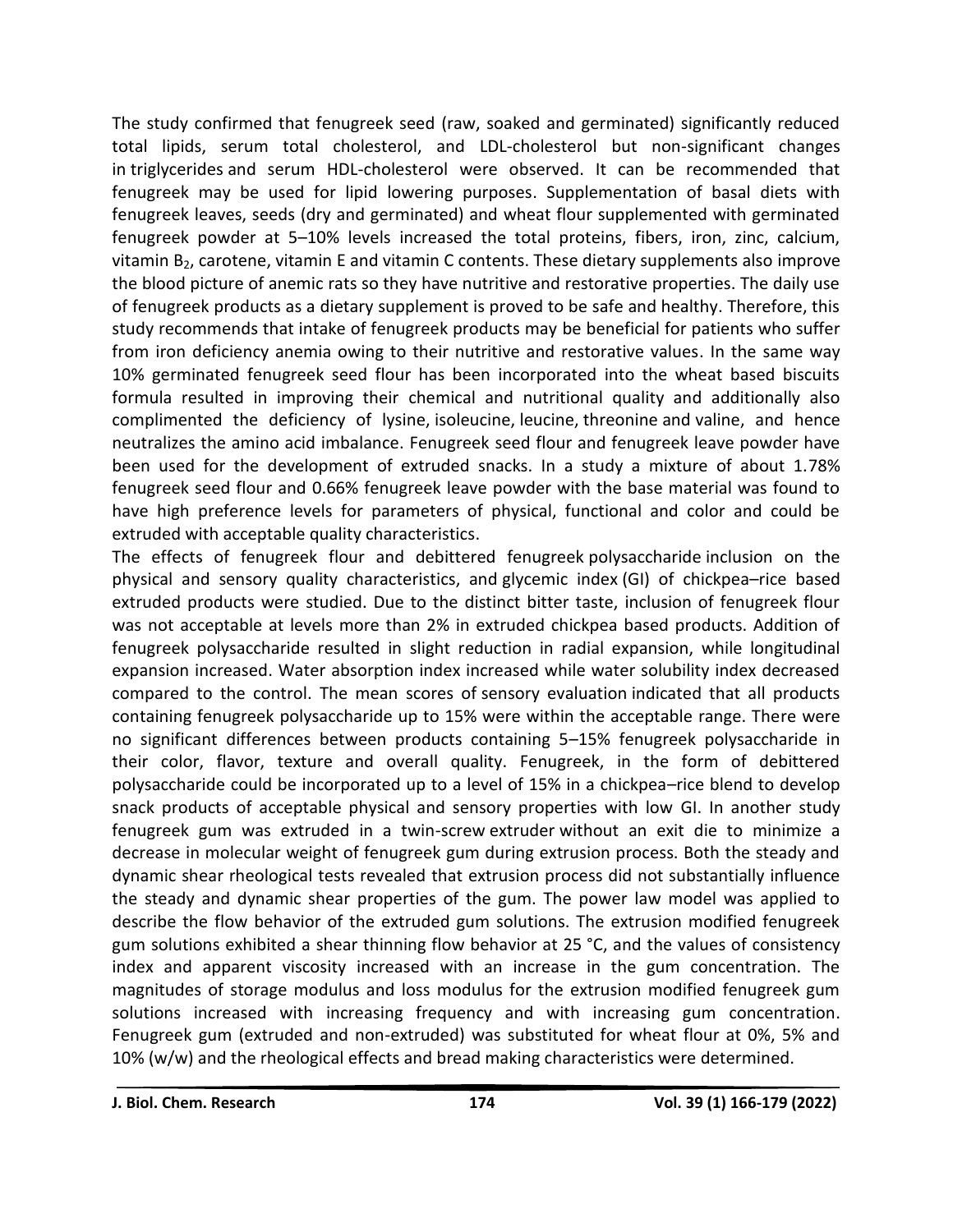Bread containing fenugreek gum (FG) at 5% and 10% showed volumes and texture comparable with control bread. Extruding FG also improved its solubility in bread. Fenugreek gum resulted in an increase in dough farinograph water absorption compared with the control, but extruding the gum caused an even greater increase in water absorption when compared with the nonextruded gum. The addition of FG to bread dough caused an increase in storage modulus (*G*′) and loss modulus (*G*″). Starch pasting using RVA showed an increase in peak viscosity, final viscosity, breakdown and setback in a dose-related response when compared with a control. Another study showed the addition of fenugreek gum (FG) to the extruded pea–rice snack products. In addition to fenugreek gum, two more gums (guar gum and locust bean gum) were added to it. When these three gums were added to the formulations at levels of up to 20%, good expansion of the products occurred. The WAI of the extrudates containing FG increased with increasing inclusion levels. In addition to the high contents of starch that serve to provide energy, these snacks are good sources of protein and dietary fiber, and are low in fat, qualifying them as low GI snack products. In particular, the reduction in GI was the greatest with fenugreek gum extrudates [Yadav and Baquer, 2014].

### **DISCUSSION AND CONCLUSION**

Fenugreek is the famous spices in human food. The seeds and green leaves of fenugreek are used in food as well as in medicinal application that is the old practice of human history. Fenugreeks seeds are rich with vitamin E. Fresh Fenugreek leaves are beneficial for indigestion, flatulence and in sluggish liver treatment. Regular use of fresh Fenugreek leaves paste helps hair grow, preserves naturalcolor, keeps hair silky and also cures dandruff. Fenugreek Seeds made in gruel, are given to nursing mothers to increase the flow of milk and also reduce the amount of calcium oxalate in the kidney which causes kidney stones. In animal studies, Fenugreek appeared to lowering the chance of developing colon cancer by blocking the action of certain enzymes. Fenugreek is currently used as a source of the steroid diosgenin, one of its active constituent from which other steroids can be synthesized. Not only that Fenugreek has a broad range of pharmacological profile but also it has antidiabetic activity, antiplasmodic activity, hypolipidemic activity, immunological activity, antibacterial activity, anthelmintic activity, anti-inflammatory, analgesic activity and antioxidant activity. These beneficial physiological effects including the antidiabetic and hypocholesterolemic effects of fenugreek are mainly attributable to the intrinsic dietary fiber constituents which have promising [nutraceutical](https://www.sciencedirect.com/topics/agricultural-and-biological-sciences/nutraceutical) value. It has been used to increase the flavoring and color, and also modifies the texture of food materials. It is well known for its fiber, gum, other chemical constituents and volatile contents. Dietary fiber of fenugreek seed is about 25% which changes the texture of food. These days it is used as food stabilizer, adhesive and emulsifying agent due to its high fiber, protein and gum content. The protein of fenugreek is found to be more soluble at alkaline pH. Fenugreek is having beneficial influence on digestion and also has the ability to modify the food. Fenugreek has been found to have important [bioactive compounds.](https://www.sciencedirect.com/topics/agricultural-and-biological-sciences/bioactive-compound) From this review it was observed that fenugreek has been used as food stabilizer, food adhesive, food emulsifier and gum. Fenugreek has been used to produce various types of bakery products and extruded product. Based on these several health usefulness as discussed in review, based on various past reported scientific findings, fenugreek can be recommended and must be taken as a part of our daily diet as its liberal use is safe and various health benefits can be drawn from this natural herb.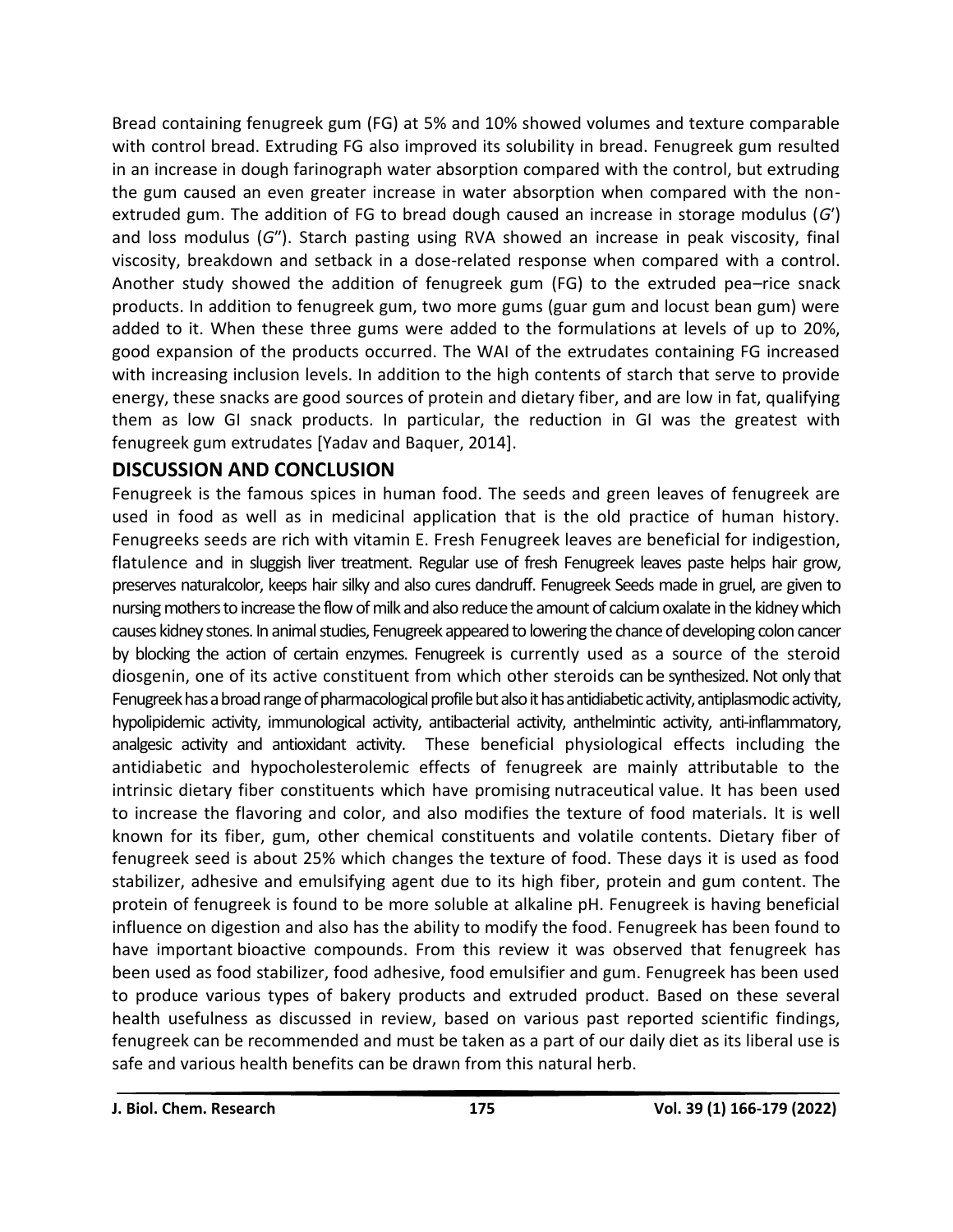The above-mentioned studies on fenugreek suggest that the functional, nutritional and therapeutic characteristics of fenugreek can be exploited further in the development of healthy products. Wonderful functional and medicinal values of fenugreek are attributed to its chemical composition proteins, dietary fiber, mucilaginous soluble fiber, fixed fatty acids and essential oils, and steroidal saponins. Moreover, some minor components such as alkaloids (trigonolline, cholin, gentianine, carpaine, etc), free unnatural amino acids (4- hydroxyisoleucine), and individual spirostanols and furastanols like diosgenin, gitogenin and yamogenin have also been identified and determined as the main component for its various biological effects. Regarding the composition of fenugreek seeds, husk and cotyledons it has been reported that endosperm had the highest saponin and protein content, whereas husk had higher total polyphenols and total dietary fiber, comprising insoluble dietary fiber and soluble dietary fiber It has been shown that fenugreek has anti-diabetic, anticancer, hypocholesterolemic, anti-inflammatory, antioxidant and chemopreventive activity due to its useful chemical constituents. Fenugreek has strong flavor and aroma. The plants leaves and seeds are widely consumed in Indo-Pak subcontinent as well as in other oriental countries as a spice in food preparations, and as an ingredient in traditional medicine. A wide range of uses were found for fenugreek in ancient times. Medicinally it was used for the treatment of wounds, abscesses, arthritis, bronchitis, ulcer and digestive problems. Traditional Chinese herbalists used it for kidney problems and conditions affecting the male reproductive tract. Fenugreek was, and remains, a food and a spice commonly eaten in many parts of the world. Among the spices, the Fenugreek is used as esoteric food adjacent to enhance the flavor and colour of the food and make it tasty and also used to modify the texture of food. The seeds and plants are basically hot and dry and also they are suppurative, aperient, and diuretic. They have some useful aspect in dropsy, chronic cough, enlargement of the liver and the spleen. The leaves of Fenugreek are useful for both internal and external swellings and burns and also used to prevent the hair falling off. The seeds are considered as carminative, tonic and aphrodisiac. Fenugreek is used to ease child birth as well as it helps to increase the milk flow of mother. Egyptian women are still taking Fenugreek for menstrual pain and tourist use it as hilba tea to remove stomach problem. Not only that the plant is also recommended for use in dyspepsia with loss of appetite, in diarrhea of puerperal women, and in rheumatism. An infusion of seeds is given to small-pox patients as a cooling drink. Fenugreek seed contains various bioactive compounds like flavonoids (quercetin, rutin, vetexin), saponins (graecunins, fenugrin B, Fenugreekine), amino acids (isoleucine, 4hydroxyisoleucine, histidine, leucine, lysine). As medicinal plant it shows its activity against allergies, appetite / loss of catarrh, bronchial, cholesterol, diabetic retinopathy, gas, gastric disorders, lung infections, mucus excessive, throat/sore, abscesses, anemia, asthma, boils, body odour, bronchitis, cancer,swollen eyes, fevers, gallbladder problems, heartburn, inflammation, sinus problems, ulcers, uterine problems etc. A study in India showed that Fenugreek seed is used to reduce the blood sugar and other harmful fats. The evidence to date suggests that fenugreek can be a potential natural health product for the prevention and treatment of type II diabetes. This novel [legume](https://www.sciencedirect.com/topics/agricultural-and-biological-sciences/legumes) source provides soluble fiber along with other glucose-, cholesterol-, and triglyceride-lowering compounds. It would be a significant contribution to the daily management and stabilization of [blood glucose and lipid](https://www.sciencedirect.com/topics/agricultural-and-biological-sciences/blood-lipids) levels for non-insulin-dependent diabetics. Fenugreek has antioxidants and anti-inflammatory properties. Among the spices that are esoteric food adjuncts being used to enhance flavoring and color, fenugreek also modifies the texture of food.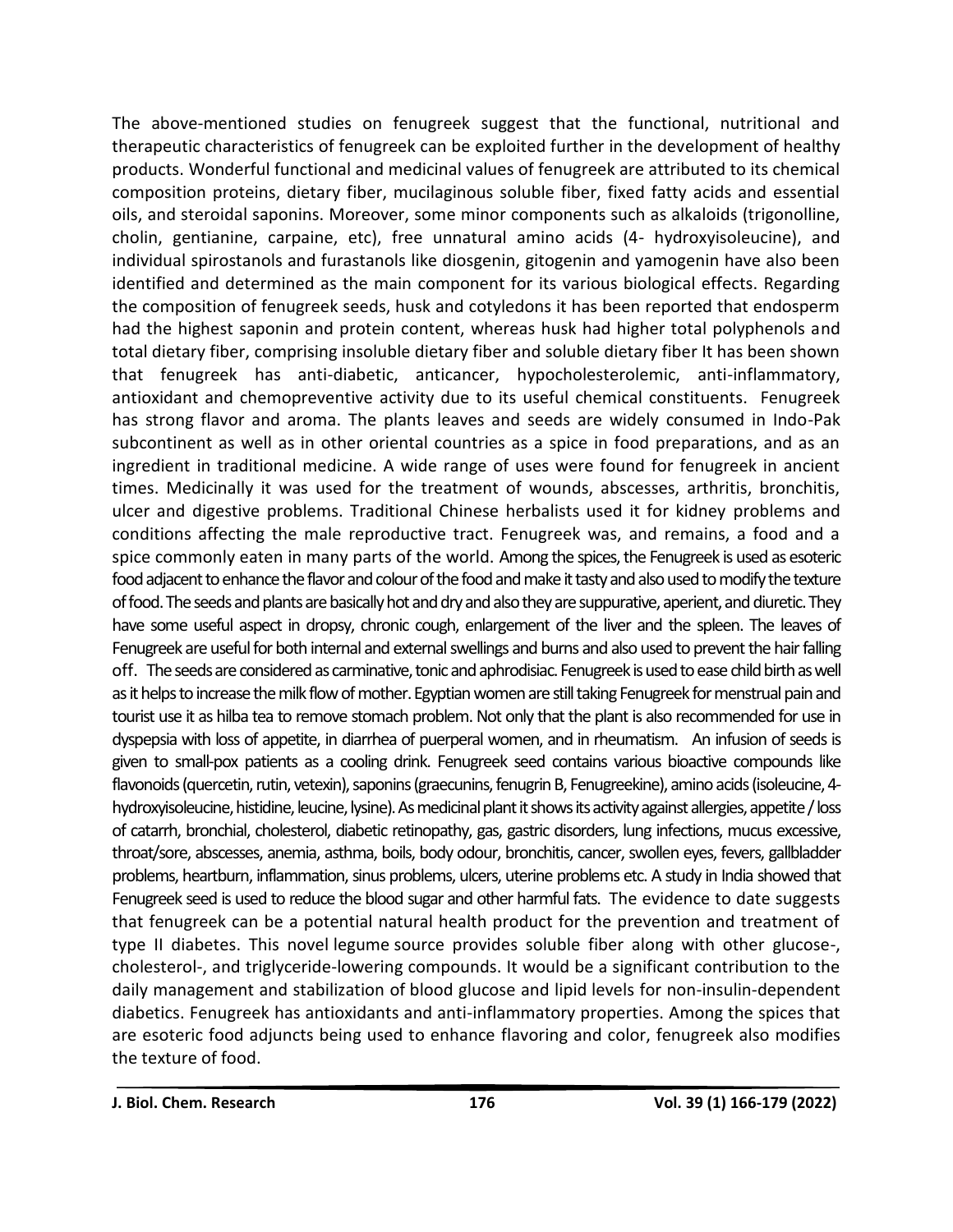This seed spice is also employed for medicinal purpose in many traditional systems as antibacterial, gastric stimulant, against anorexia, anti-diabetic agent and as a galactogogue. It is important to increase awareness of the public, dieticians, and other health professionals as to the unique properties of fenugreek and to recommend it for the prevention of [hyperglycemia](https://www.sciencedirect.com/topics/agricultural-and-biological-sciences/hyperglycemia) and [hyperlipidemia](https://www.sciencedirect.com/topics/agricultural-and-biological-sciences/hyperlipidemia) has been resurgence in the consumption and demand for medicinal plants. Medicinal plants are finding use as Pharmaceuticals, Neuraceuticles, Cosmetics and Food supplements.

Even as Traditional source of medicinal and they continue to play pivotal role. Fenugreek was used to ease childbirth and to increase milk flow. It is still taken by Egyptian women for menstrual pain and as hilba tea to ease stomach problems of tourists. Seed of fenugreek contain Flavonoids like quercetin, rutin, vetexin, saponins like Graecunins, fenugrin B, fenugreekine, Amino acids like as Isoleucine, 4-Hydroxyisoleucine, Histidine, Leucine, lysine, Alkaloid- trigonellin, it also contain mucilage, sugars, an,. Medicinal Action and Uses of Fenugreek like Allergies, Appetite/loss of Catarrh/bronchial, Cholesterol/high, Diabetic Retinopathy, Gas, Gastric Disorders, Lung Infections, Mucus Excessive, Throat/sore, Abscesses, Anemia, Asthma, Boils, Body Odour , Bronchitis, cancer, Eyes/swollen, Fevers, Gallbladder Problems, Heartburn, Inflammation, Sinus Problems, Ulcers, Uterine Problems, Water Retention focused the investigator's attention on this plan.

#### **REFERENCES**

- **Srinivasan, K. (2006).** Fenugreek (*Trigonella foenum-graecum*): A Review of Health Beneficial Physiological Effects. Food Rev Int. 2006; 22(2): 203-224 doi; 10.1080/87559120600586315222K
- **Mooventhan, A. and Nivethitha, L. (2017).** A Narrative Review on Evidence-based Antidiabetic Effect of Fenugreek (*Trigonella Foenum-Graecum*). *Int J Nutr Pharmacol Neurol Dis*.; 7: 84-87.
- **Sharma, R.D., Sarkara, A., Hazra, D.K., Mishra, B., Singh, J.B., Sharma, S.K., Maheshwari, B.B. and Maheshwari, P.K. (1996).** Use of fenugreek seed powder in the management of non-insulin dependent diabetes mellitus. *Nutr Res*; 16: 1331–1339.
- **Sharma, R.D. (1986).** Effect of fenugreek seeds and leaves on blood glucose and serum insulin responses in human subjects. *Nutr. Res.*; 6:1353–1364.
- **Srinivasan, K. (2005).** Role of spices beyond food flavoring: Nutraceuticals with multiple health effects. *Food Rev Int*; 21:167–188.
- **Srinivasan, K., Sambaiah, K. and Chandrasekhara, N. (2004).** Spices as beneficial hypolipidemic food adjuncts: A Review. *Food Rev Int*; 20:187–220.
- **Singhal, R.D. and Glatzel, H. (1968).** Physiological aspects of flavour compounds. *Ind spices*; 5: 13–21.
- **Venkata, K.C.N., Swaroop, A., Debasis Bagchi, D. and Bishayee, A.** A small plant with big benefits: Fenugreek (*Trigonella foenum-graecum* Linn.) for disease prevention and health promotion. Mol Nutr Food Res doi: 10.1002/mnfr.201600950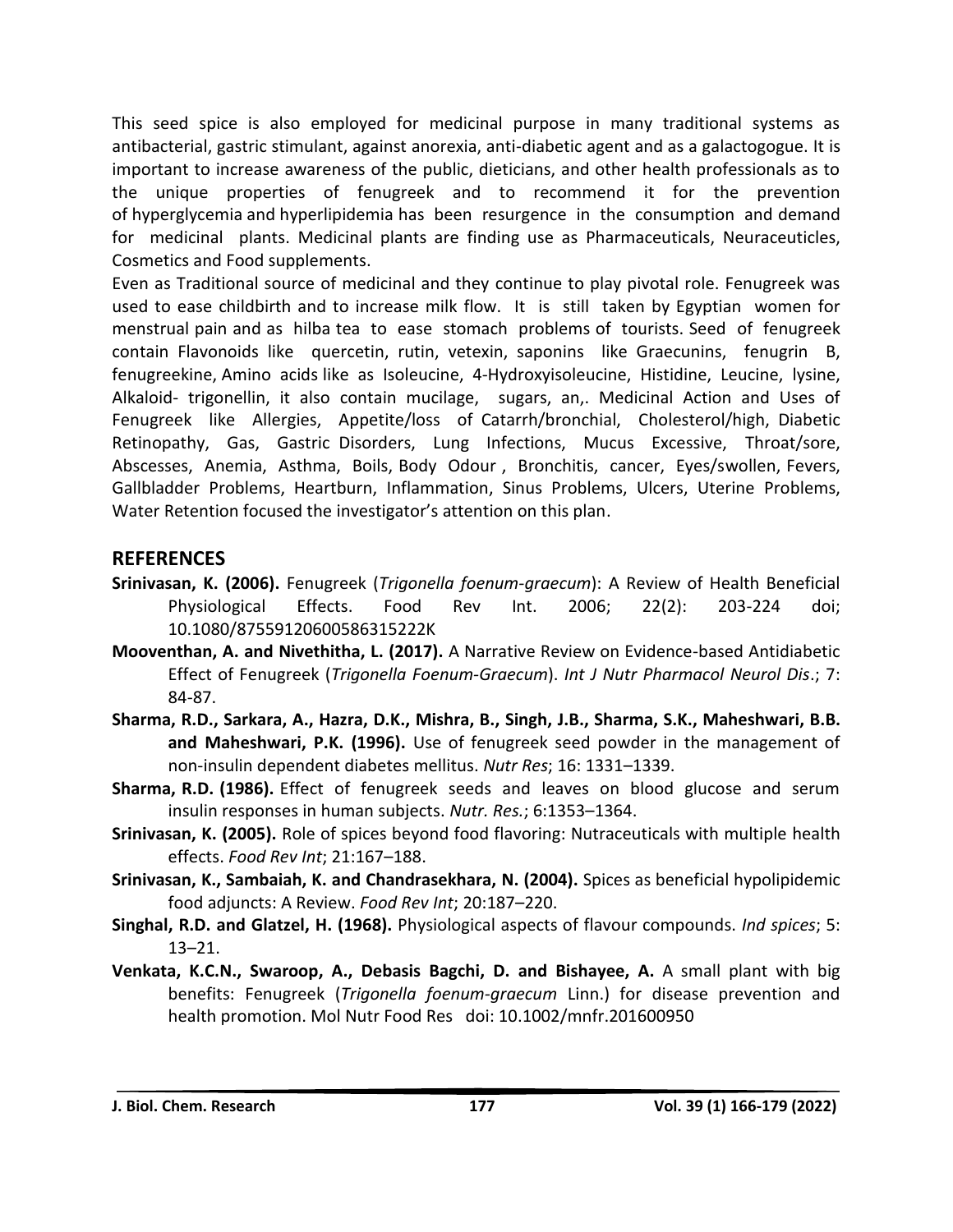- **Wani, S.A. and Kumar, P. (2018).** Fenugreek: A review on its nutraceutical properties and utilization in various food products. *J Saudi Soc Agri Sci.*; 17, Issue (2):97-106. https://doi.org/10.1016/j.jssas.2016.01.007
- **Basch, E.C., Ulbricht, C., Kuo, G., Szapary, P. and Smith, M. (2003).** Therapeutic applications of fenugreek. *Altern Med Rev*; 8 (1):20-27.
- **Blank, J., Lin, S., Devaud, R. and Fay, F.L.B. (1997).** The principal flavour components of fenugreek (Trigonella foenum graecum) S.J. Risch, T.H. Chi (Eds.); Spices: Flav Chem Antioxi Proper, ACS, Washington, DC.
- **Bukhari, S.B., Muhammad, I.B. and Shahabuddin, M. (2008).** Antioxidant activity from the extract of fenugreek seeds. *Pak J Anal Environ. Chem*; 9 (2):78-83.
- **Chang, Y.H., Cui, S.W., Roberts, K.T., Ng, P.K.W. and Wang, Q. (2001).** Evaluation of extrusionmodified fenugreek gum Food Hydro Colloid; 25:1296-1301.
- **Chatterjee, S., Variyar, P. and Sharma, A. (2010).** Bioactive lipid constituents of fenugreek. *Food Chem*. 119, pp. 349-353.
- **Chauhan, G., Sharma, M., Varma, A. and Khanrkwal, H. (2010).** Phytochemical analysis and anti-inflammatory potential of fenugreek, *Medicinal plants Int J Phytomed Rel Ind*; 2 (1): 39-44.
- **Im, K.K. and Maliakel, B. (2008).** Fenugreek dietary fibre a novel class of functional food ingredient. *Agro Food Ind Hi-Tech*; 19: 18-21.
- **Meghwal, M. and Goswami, T.K. (2012).** A review on the functional properties, nutritional content, medicinal utilization and potential application of fenugreek. *J Food Process Technol*; 3:9-12.
- **Passano, P. (1995).** The many uses of Methi. *Manushi*; 2:31-34.
- **Snehlata, H.S. and Payal, D.R. (2012).** Fenugreek (*Trigonella foenum-graecum* L.): an overview. *Int. J Curr Pharm Rev Res.*; 2 (4):169-187.
- **Ghosh, B., Chandra, I. and Chatterjee, S. (2015).** Fenugreek (*Trigonella foenum-graecum* L.) and its necessity [Review paper]. *Fire J. Eng Technol*; 1(1):60-67.
- **Akbari, M., Rasouli, H. and Bahdor, T. (2012).** Physiological and pharmaceutical effect of fenugreek: a review. *IOSR J Pharm*; 2(4): 49-53.
- **Khorshidian, N., Asli, M.Y., Arab, M., Mirzaie, A.A. and Mortazavian, A.M. (2016).** Review Article Fenugreek: potential applications as a functional food and nutraceutical. *Nutr Food Sci Res*; 3 (1):5-16.
- **Naidu, M., Shyamala, B., Naik, J.P., Sulochanamma, G. and Srinivas, P. (2011).** Chemical composition and antioxidant activity of the husk and endosperm of fenugreek seeds. *Food Sci Technol-Leb.*; 44(2):451- 456.
- **Youssef, M., Wang, Q., Cui, S. and Barbut, S. (2009).** Purification and partial physicochemical characteristics of protein free fenugreek gums. *Food Hydrocolloid*; 23(8):2049- 2053.
- **El Nasri, N.A. and El Tinay, A. (2007).** Functional properties of fenugreek (*Trigonella foenum graecum*) protein concentrate. *Food Chem.*; 103(2):582-589.
- **Srinivasan, K. (2006).** Fenugreek (*Trigonella foenum-graecum*): A review of health beneficial physiological effects. *Food Rev Int*; 22(2):203-224.